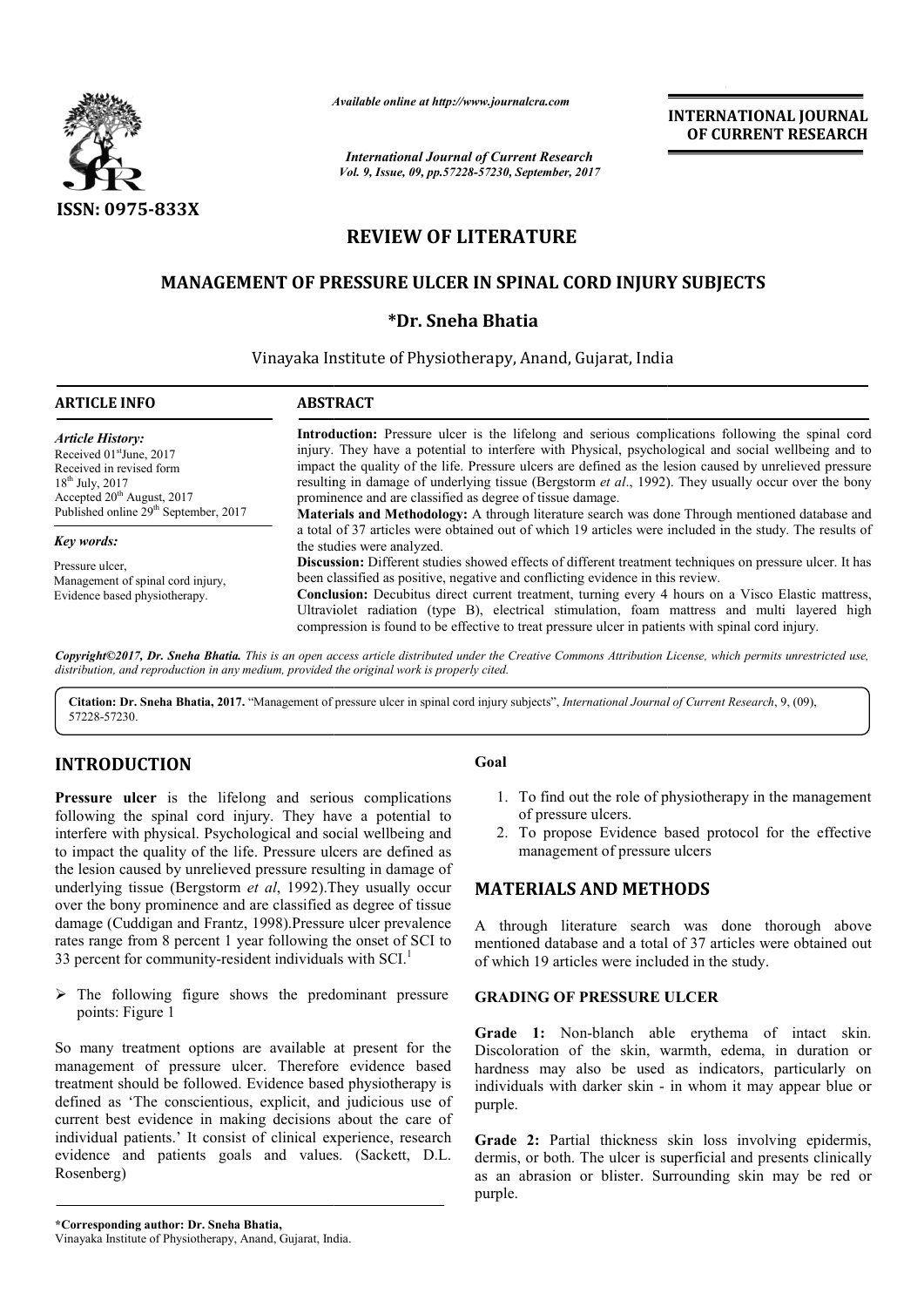#### **Findings**

| Source                                                                                                                                                                                              | Method                                                                                                    | Outcome                                              | Result                                                                                                                                                                                                                                               |
|-----------------------------------------------------------------------------------------------------------------------------------------------------------------------------------------------------|-----------------------------------------------------------------------------------------------------------|------------------------------------------------------|------------------------------------------------------------------------------------------------------------------------------------------------------------------------------------------------------------------------------------------------------|
| Treatment of pressure ulcer<br>MadhuriReddy et al. (2008)<br>The effect of various combinations of turning and<br>pressure reducing devices on the incidence of pressure                            | A<br>systematic<br>review<br>including103 RCT<br>comparative<br>A<br>study<br>using<br>different mattress | healing<br>incidence                                 | Little evidence for dressing, surface support<br>and adjunctive therapy<br>Turning every 4 h on a ViscoElastic mattress<br>showed reduction in the number of pressure                                                                                |
| ulcers Tom Defloor' Dirk De Bacquer and Maria H. F.<br>Grypdonck (2005)                                                                                                                             |                                                                                                           |                                                      | ulcer lesions.                                                                                                                                                                                                                                       |
| Decubitus direct current treatment of pressure ulcers<br>Abraham Adynskya, AviOhry (2005)<br>The effect of ultraviolet radiation (type B) on<br>decubitus ulcers                                    | A RCT double blinded including<br>63 patients<br>Case series using 10 subjects.                           | Healing<br>οf<br>ulcers.<br>Healing<br>оf<br>ulcers. | DDCT is useful for accelerating healing in<br>grade 3 pressure ulcers.<br>UVB had significant effects in promoting<br>would healing.                                                                                                                 |
| Onigbinde AT, Adedoyin RA (2010)<br>A systematic review of electrical stimulation for<br>pressure ulcer prevention and treatment in people with<br>spinal cord injuries.<br>Liu LQ, Moody J. (2014) | Systematic review.                                                                                        | Healing<br>of<br>ulcers.                             | A significant effect of ES on enhancement of<br>PU healing is shown in limited Grade I<br>evidence.                                                                                                                                                  |
| Effect of electromagnetic therapy on healing of<br>pressure ulcers<br>OlyaeeManesh A And Flemming K And Cullum NA<br>(2010)                                                                         | Review<br>of<br>randomized<br>controlled trial.                                                           | Healing<br>of<br>ulcers                              | No evidence to support this.                                                                                                                                                                                                                         |
| Repositioning for treating pressure ulcers<br>MooreZeh And Cowman S. (2012)                                                                                                                         | Review of RCTS of different<br>positioning<br>with<br>no<br>repositioning.                                | Healing<br>of<br>ulcers.                             | No evidence to support this.                                                                                                                                                                                                                         |
| Ultrasound and treatment of pressure sores<br>T McDiarmid, P N Burns. (1985)                                                                                                                        | Preliminary double blind RCT                                                                              | Healing                                              | Ultrasound increases the rate of healing.                                                                                                                                                                                                            |
| Wound care management: beds and compression and<br>laser therapy and ultrasound and electromagnetic<br>therapy Cullum N and Nelson E A. (2001)                                                      | Systematic review                                                                                         | Healing                                              | Foam alternatives reduce the incidence of<br>Multi<br>layered<br>pressure<br>sores.<br>high<br>compression> compression> no compression.<br>Insufficient evidence about the effectiveness<br>of laser and ultrasound and electromagnetic<br>therapy. |
| Comparison of ultrasound /ultraviolet C and laser in<br>patients with SCI Ethle L and Nussbaum and Betsy<br>Mustard. (1994)                                                                         | Comparison study of 22 patients.                                                                          | Healing                                              | Ultrasound/ultraviolet C may decrease healing<br>time.                                                                                                                                                                                               |
| Efficacy of high voltage pulsed current for healing of<br>pressure ulcers in patients with SCI<br>Judy W Griffin and Robert E Tooms. (1991)                                                         | Case series with 17 patients<br>randomly assigned.                                                        | Healing                                              | HVPC in conjunction with good nursing care<br>can increase the healing rate.                                                                                                                                                                         |
| Therapeutic ultrasound for pressure ulcer<br>Baba Akbari Sari A, Cullum NA (2006)                                                                                                                   | Systematic review                                                                                         | Healing<br>of<br>pressure ulcer                      | No evidence of benefit of Ultrasound therapy.                                                                                                                                                                                                        |
| Efficacy of multiwavelength light therapy in the<br>treatment of pressure ulcers in subjects with disorders<br>of the spinal cord Arun B. TalyDMa, Krishan P.<br>Sivaraman Nair DMa (2004)          | Double blind RCT                                                                                          | Total healing of<br>ulcer                            | Multi wavelength light therapy reduces the<br>time taken for healing.                                                                                                                                                                                |
| The effects of non-thermal pulsed electromagnetic<br>energy on wound healing of pressure ulcers in spinal<br>cord-injured patients<br>Salzberg CA, Cooper-Vastola SA (1995)                         | A Randomized double blind<br>study                                                                        | Healing<br>of<br>pressure ulcers.                    | Stage II pressure ulcers, active non-thermal<br>pulsed electromagnetic energy<br>treatment<br>significantly improved healing.                                                                                                                        |

Figure 1: Pressure Points











 **Figure 3.**

**Stage 3:** full thickness skin loss involving damage to or necrosis of subcutaneous tissue that may extend down to, but not through underlying fascia.



Stage 3



**Figure 2.**

**Figure 4.**